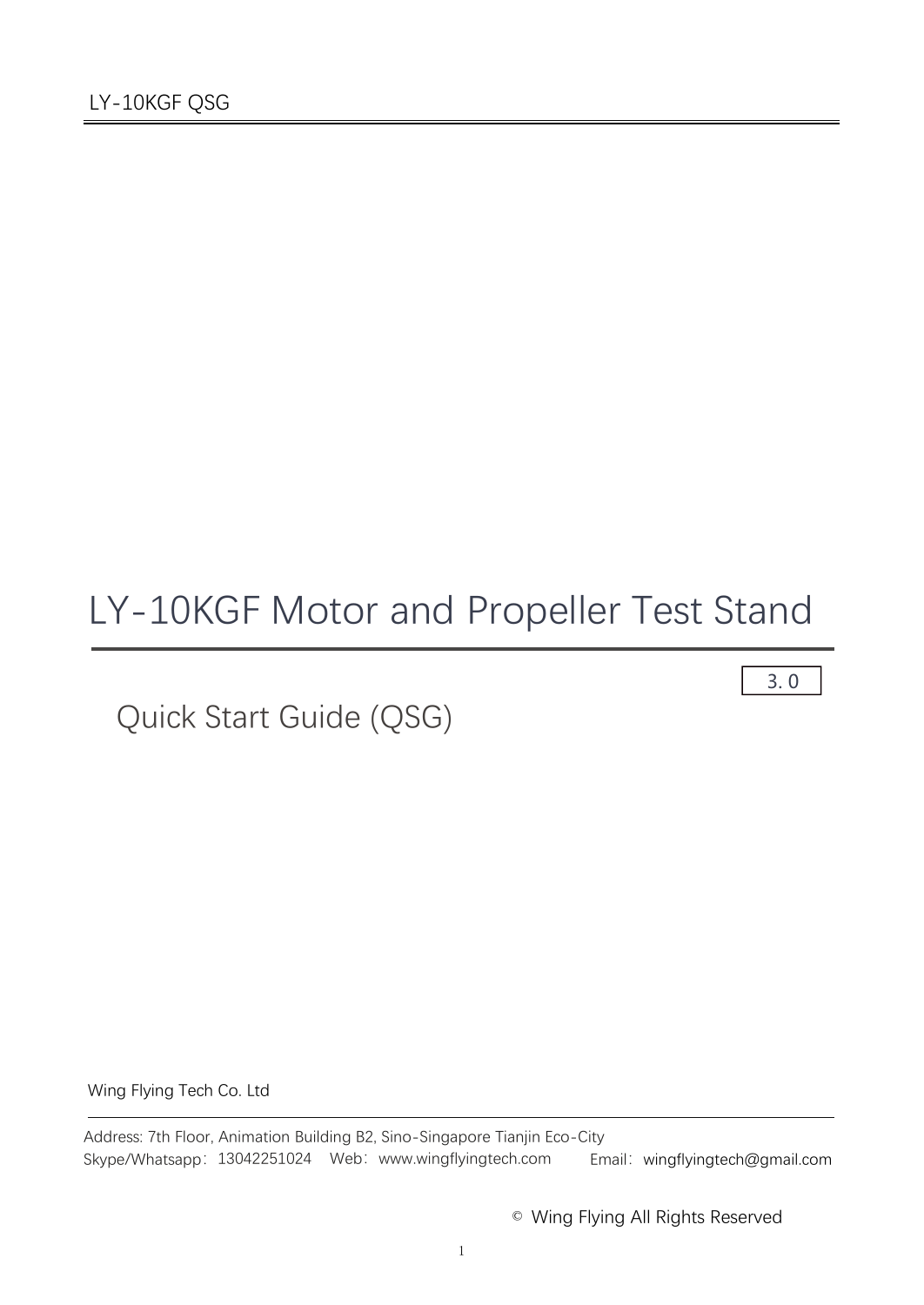## **I. Notice and Disclaimer**

Please read following terms carefully before taking any operation:

1. Power Input should be within its range, DO NOT reverse polarity;

2. **DO NOT** test small-size motors with LY-10KGF test stand due to static friction between spindle and guide rail;

3. Ensure the test stand, power supply,batteries and all cables are well fixed;

4. Always **Disconnect** power source before entering the test area or touching the tool. Ensure no electric leakage when voltage exceeds the safety voltage of human body;

5. Check the test stand according to the regular checklist to avoid any safety issue caused by bolts loosening;

6. Operation **MUST** be strictly follow the user manual. Wing Flying has no liability for any issue caused by wrong operation(eg. Approach or touch the rotating motor and propeller);

7. Violent test or destructive experiment is **Prohibited**. Disconnect power source immediately when accidents occur like resonance, propeller exploding and propeller breaking.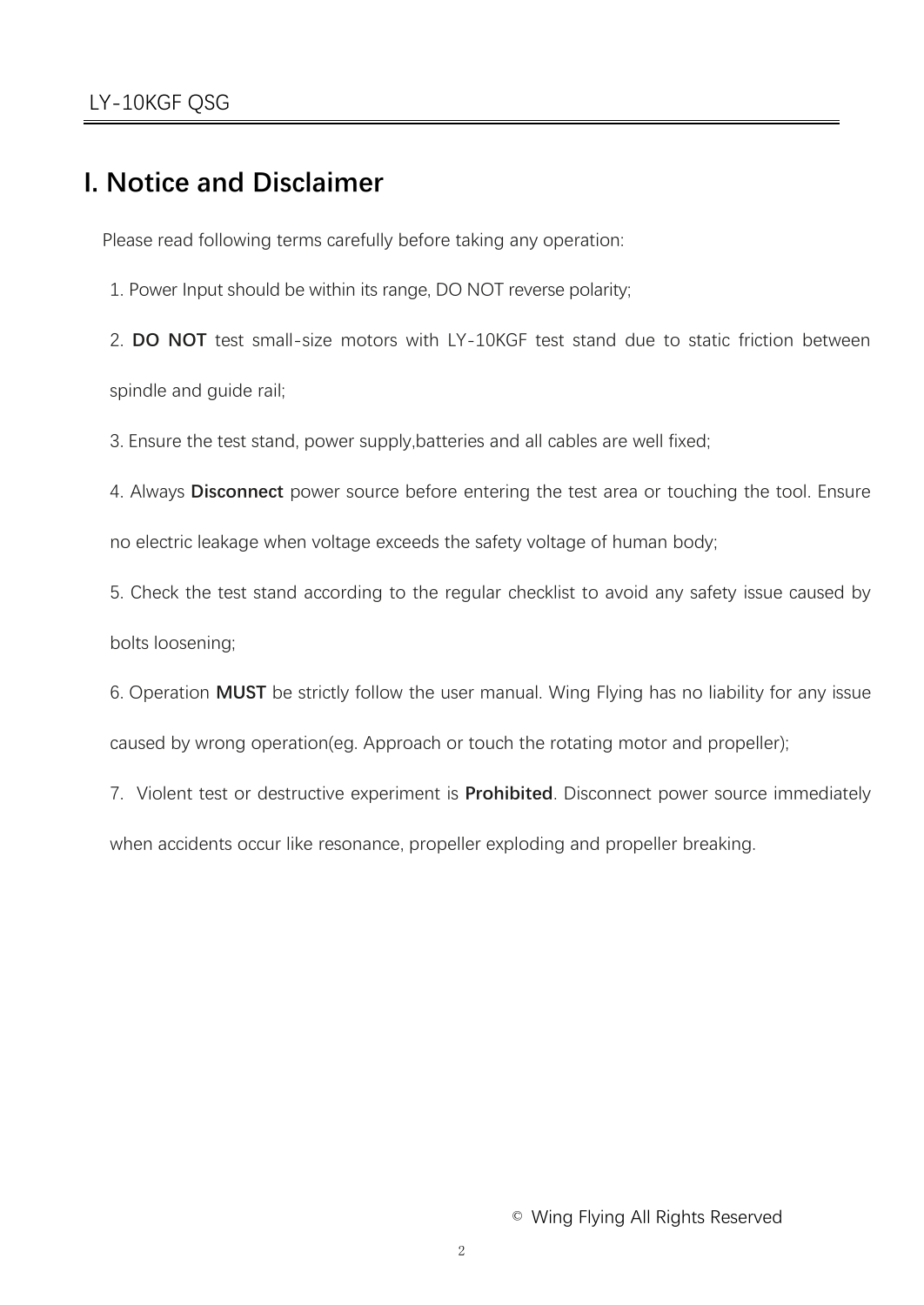# **II. Installation**

#### **1. Install Motor**

(1) Choose a suitable motor mount, as shown in Fig. 2.1.1 and Fig. 2.1.2



Fig. 2.1.1 Motor Mount **Fig. 2.1.2 Motor** 





(2) Mount the motor with 4 screws and fish-eye washers,as shown in Fig. 2.1.3 and Fig. 2.1.4:



Fig.2.1.3 Fig.2.1.4



(3) Install the motor on test stand with screws. Motor cables should be on the side of the ESC Mounting Plate, as shown in Fig. 2.1.5:



Fig. 2.1.5 Installation Completed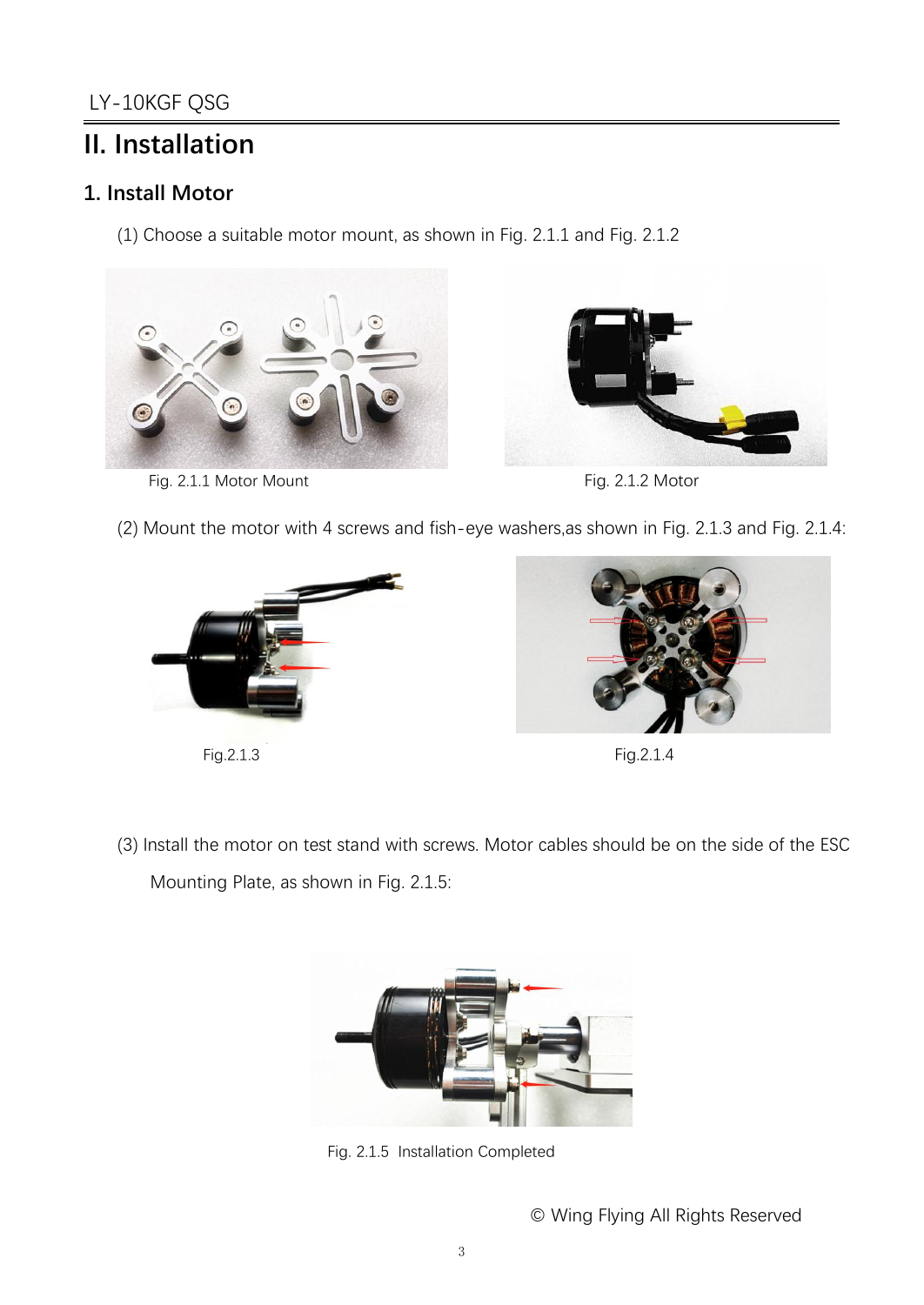#### **2. Install ESC.**

(1) Mount ESC on the mounting plate. Connect ESC and motor with the conversion cables.

Connect ESC with the power module of LY-10KGF, as shown in Fig. 2.2.1 and Fig. 2.2.2:



Note: Keep a loose cable connection between motor and ESC, otherwise it will affect the accuracy of the test. (2). Connect JST Plug. ESC signal cable connects to "OUT" port on the control module, as shown

in Fig. 2.2.3:



Fig. 2.2.3 Connection of signal cables

Note: "Out" and "read+" come with 5V output for the receiver or ESC of special requirements. Disconnect them if do not use the receiver or ESC.

#### **3. Installation of Infrared Temperature Probe**

LY-10KGF measures temperature with infrared detection. Install the probe parallel to the test surface and keep the distance around 1-3cm (keep the lens clean without greasy covered).

The temperature probe detects temperature without touching the object. There will be a deviation due to the emissivity of the object. Therefore, the test area should be in dark (black tape or black marker can be used). Besides, the probe may also detect the ambient temperature, install the sensor inside the bracket and keep good ventilation,as shown in Fig. 2.3.1 and Fig.2.3.2: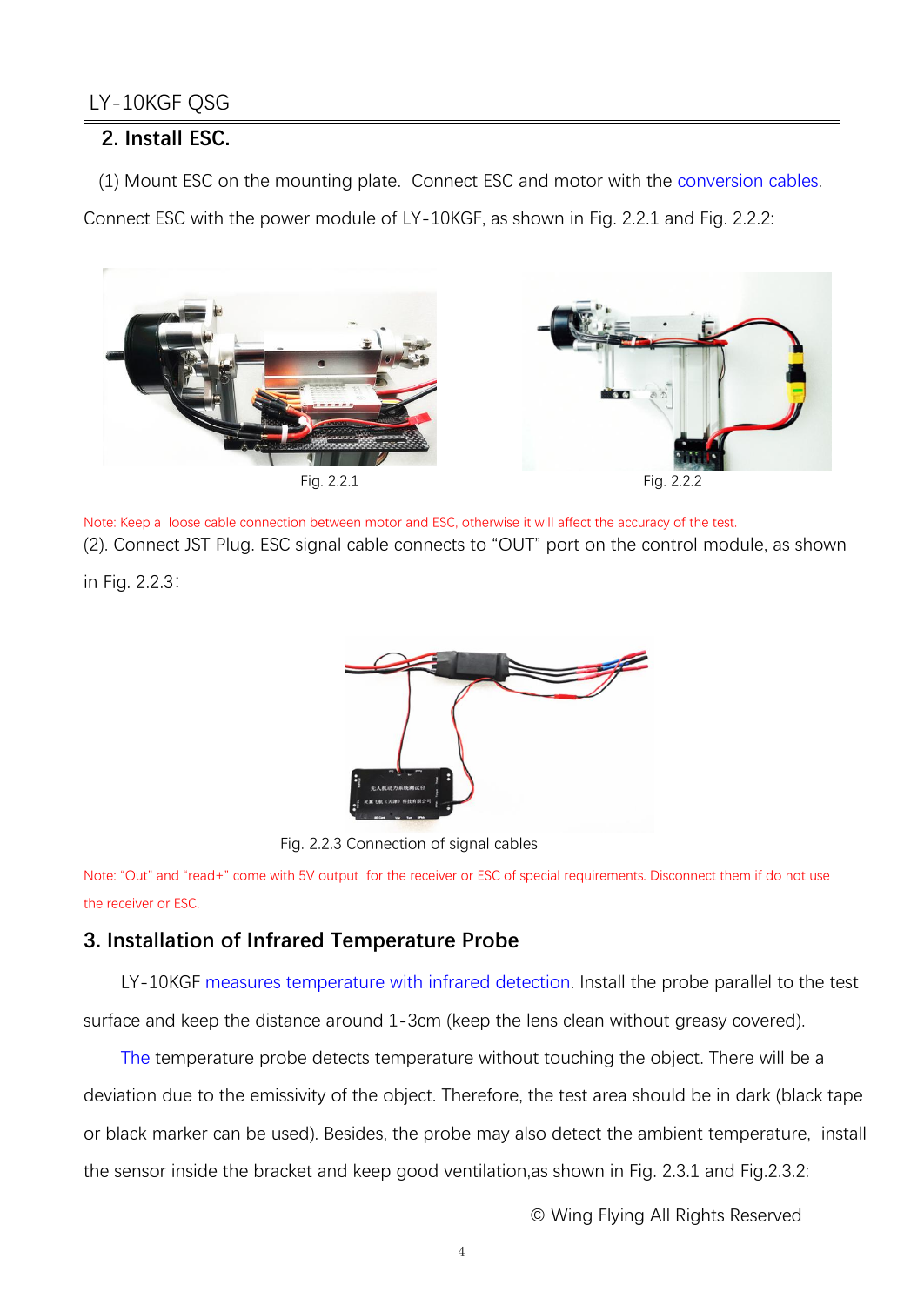



Fig.2.3.1 Location of Temperature Probe Fig.2.3.2 Location of Temperature Probe

Note: The bracket should not touch the main body or torque sensor to avoid inaccuracy.

#### **4. Install Propeller and First Test**

(1) Install propellers according to your manual. Ensure your propeller is well fixed.

(2) First Test

User **Should** do the Safeguard settings to prevent any damage for first-time use, as shown

in Fig. 2.4.1:

 $\odot$  Min voltage: recommended setting = number of lithium batteries  $*$  2.8V (18650 battery is 2.5V);

 $\oslash$  Max current: the max current recommended by the manufacturer;

③ Max motor temperature: recommended setting =the temperature of motor case 75℃

/coil temperature 100℃. Temperature can be higher for large-size motors.

④ Max RPM: set the max rotational speed. Motor can stop rotating in time when propeller reaches its limitation.

| Auto Test<br>est Info | Safety Cutoff: Warning&Cut Thre                                                          | Enable<br>✔                     |
|-----------------------|------------------------------------------------------------------------------------------|---------------------------------|
|                       | Min Voltage:<br>$10.5$ V                                                                 | Max Current:<br>100<br>A        |
|                       | Max Motor Temp: 70<br>$^{\circ}$ C                                                       | gf<br>Max Thrust:<br>20000      |
|                       | Max Power:<br>50000<br>W                                                                 | <b>RPM</b><br>Max RPM:<br>40000 |
|                       | Max Power Consumption:<br>40000<br>mAh                                                   | <b>RPM</b><br>Min RPM:<br>100   |
|                       | Notes:<br>1. Min RPM will NOT cut throttle<br>2. Only min voltage can be set to decimals | Apply                           |

Fig. 2.4.1 safeguard Settings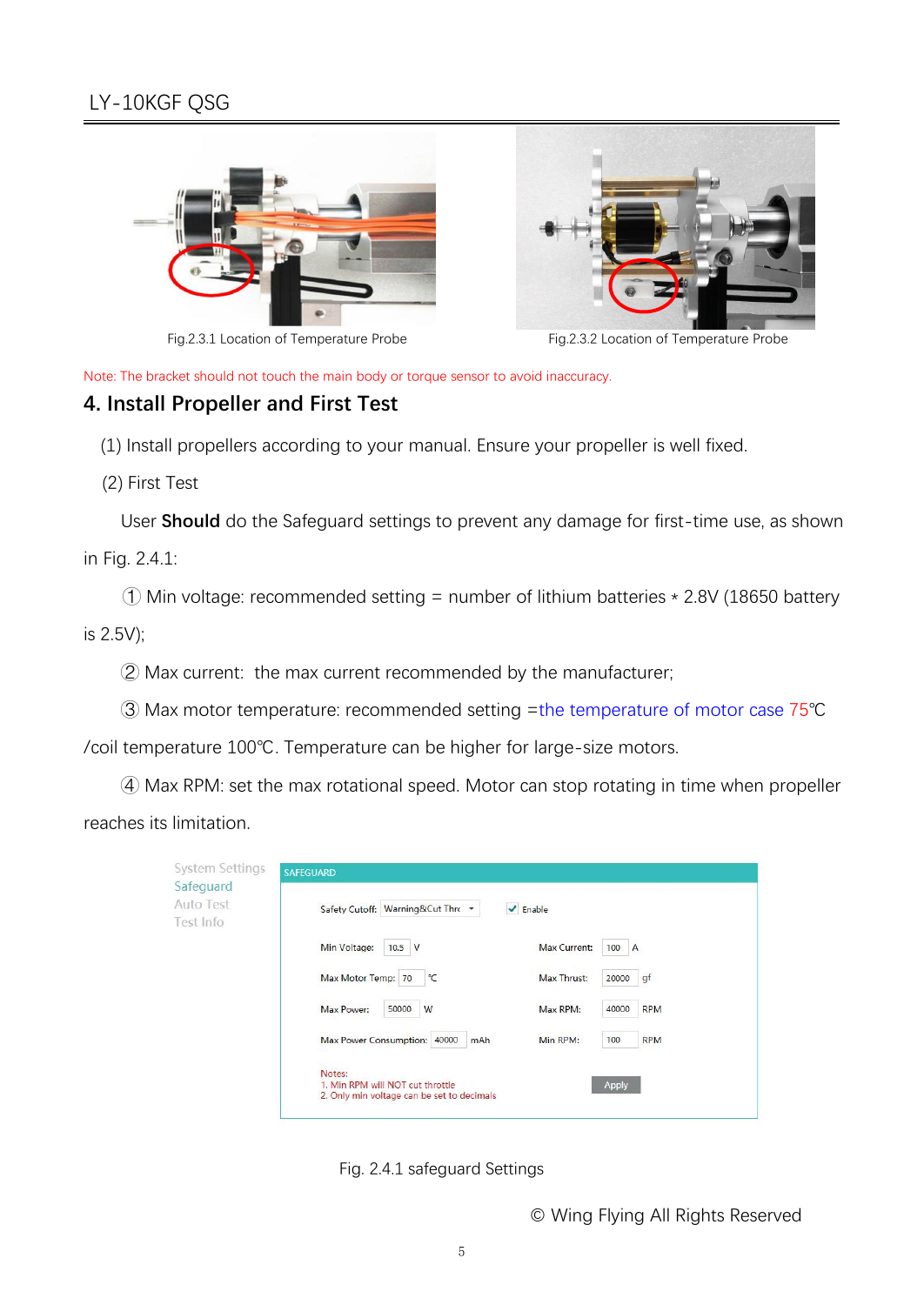# **III. Software Debugging**

#### **1. Power On the Test Stand**

Connect with 220V input, then Power adapter connects to DC input (12V)on the test stand. You will hear "DiDiDi"after powered on, as shown in Fig. 3.1.1 and Fig. 3.1.2:





Fig. 3.1.1 Power Adapter **Fig. 3.1.2 DC** Input

#### **2. Connect with PC**

(1) Software installation: Win7 / Win8 / Win8.1 / Win10.net

(2) Connection: connect the data cables or wireless data link. USB cable connects to your computer.

(3) Driver Debugging: Right click "My Computer" to "Computer management" , click "Device Manager". User can find "USB Serial Port (COM XX)" which indicates driver has been installed automatically , as shown in Fig. 3.2.1

Computer Management



Fig. 3.2.1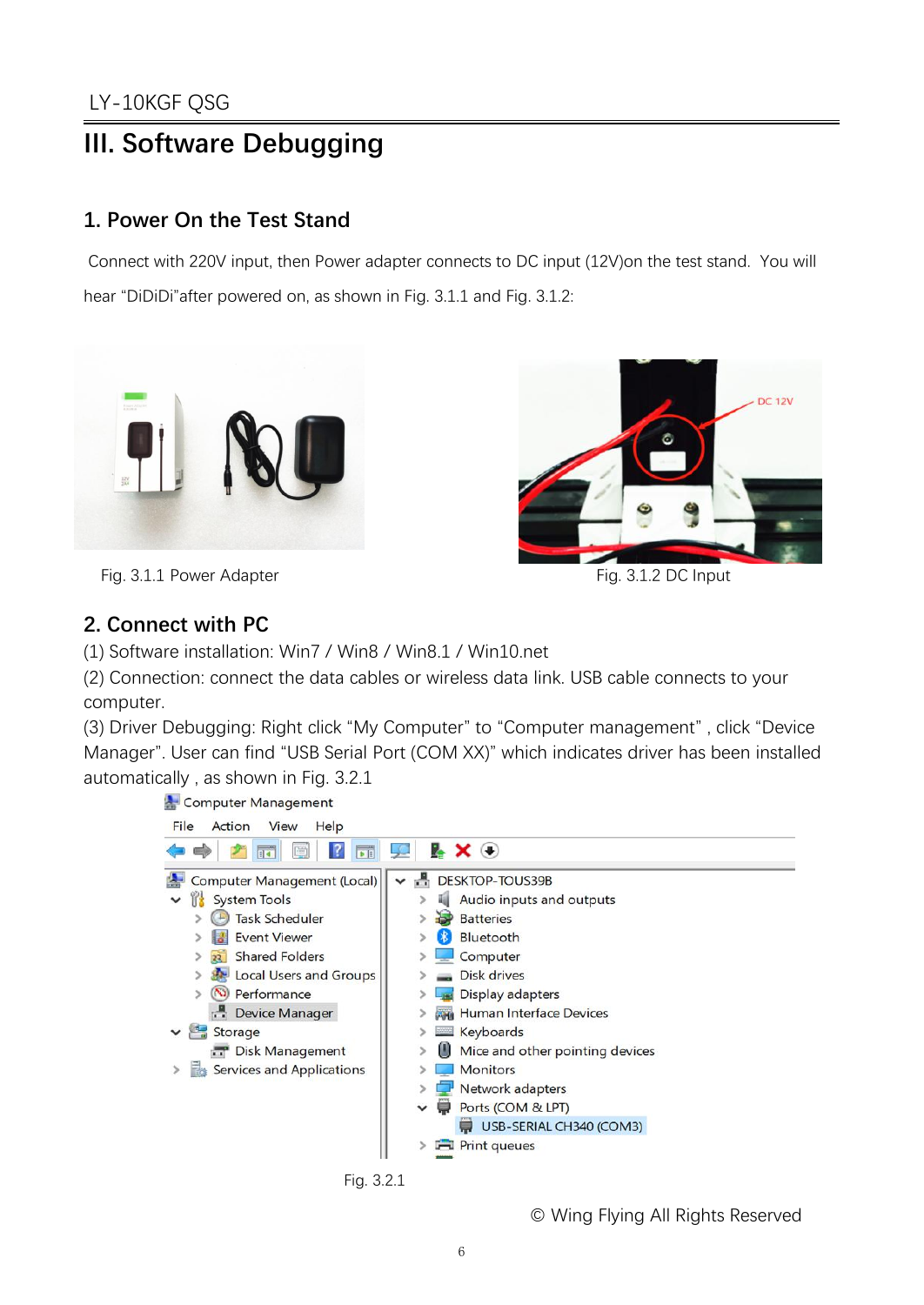## LY-10KGF QSG

NOTE: Failed to install the drive when it comes with  $\bigtriangleup$  Please check your computer and driver installation.(right-click to update).

(4)Software Connection: Open the software, user will see the COM XX, then click "Connect".<br>Connection succeeded when hearing "Di", as shown in Fig. 3.2.2:



Fig. 3.2.2 Software Connection

Note: Always connect USB cable to Computer before running the software, otherwise the device can't be recognized. **3. Settings**

Open the software to "System SETTINGS", as shown in Fig. 3.3.1:

①PWM range : MIN and MAX throttle input of the ESC, generally from 1100 to 1940.

② Motor Pairs(Polar Pairs): half of Magnetic poles; Obtain the motor-pairs from the list.

Must input the motor pairs, otherwise it will display wrong RPM.

| <b>System Settings</b><br>Safeguard | <b>Bench Type</b> | LY-Single<br>$\overline{\mathbf{v}}$ | Bench Model:      | 10 KGF              | 0<br>$\overline{\mathbf v}$     |
|-------------------------------------|-------------------|--------------------------------------|-------------------|---------------------|---------------------------------|
| Auto Test<br>Test Info              | Color:            | Teal<br>$\overline{\phantom{a}}$     | Language:         | English             | Apply<br>$\overline{\mathbf v}$ |
|                                     | <b>PWM Range:</b> | 1100<br>1900<br>$\sim$               | ◉                 |                     |                                 |
|                                     | No. of Poles:     | ◉<br>$\overline{4}$                  | Number of blades: | ◉<br>$\overline{c}$ |                                 |
|                                     | Voltage offset:   | ◎<br>$\overline{0}$                  | Line Loss: 1      | ◉<br>$m\Omega$      |                                 |
|                                     | Set               |                                      | Read              | Reboot              | Update                          |

Fig. 3.3.1 System Settings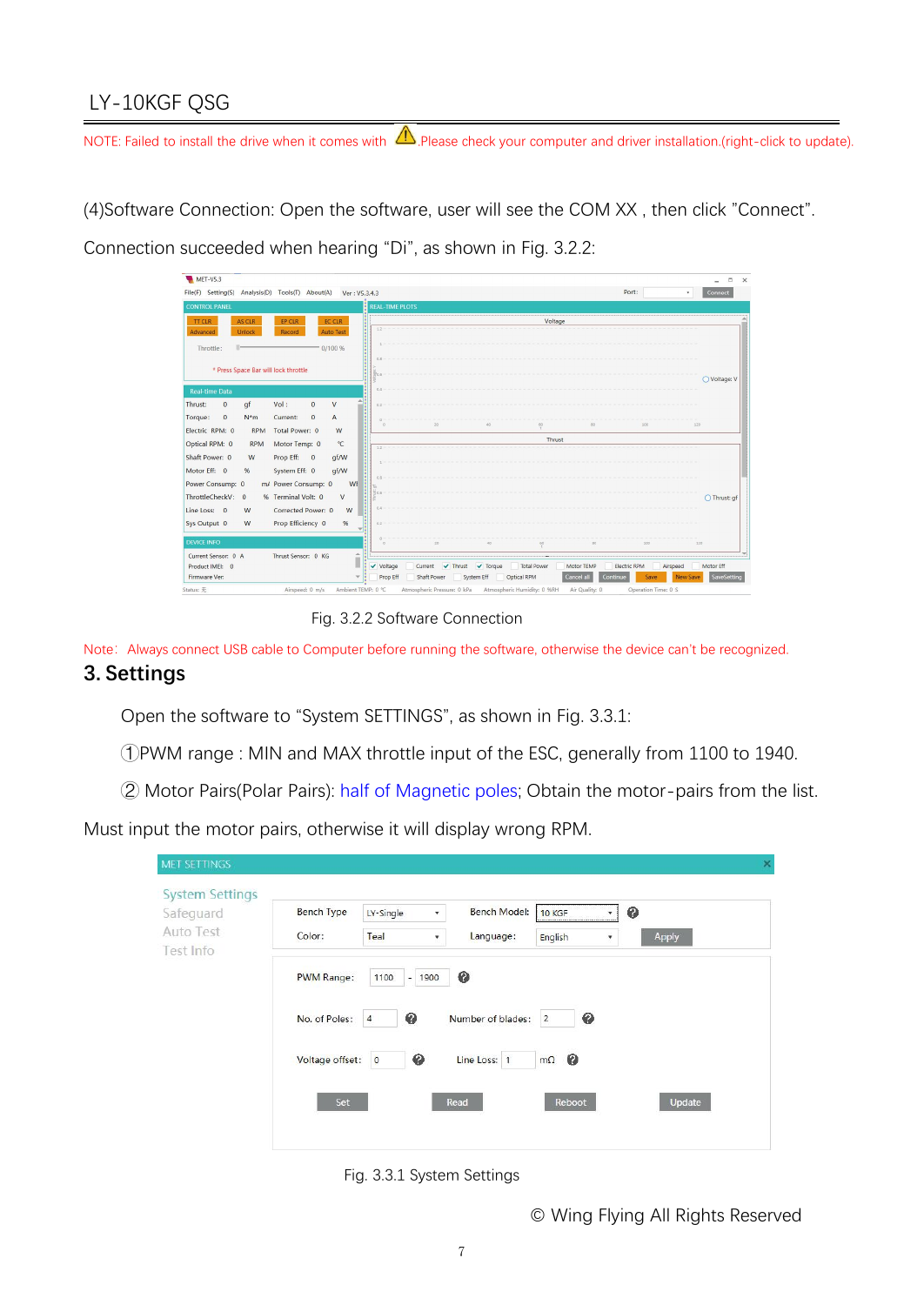**Software debugging: DO NOT** install propeller for first-time use. Power on the test stand, click "unlock throttle" after ESC starts working(user may need to calibrate throttle range. Learn how to calibrate ESC from FAQ). Throttle unlocked when hearing "DiDi" from the test stand.

Move the "throttle" to check if motor works and displays correct RPM. Move "throttle" to full range to check the actual RPM and calculate the KV.

#### **4. Advanced Throttle and Data Recording**

The data in Excel is recorded in Manual Control mode. User can click "Recording" to start recording. Click "Lock" or "Stop" to stop data recording.

It will automate data recording in Automatic Mode. The data will be saved when stop recording. Open the File →File Storage, to check the raw data.



Figure 3.4.1 Throttle Unlock Interface

Disconnect power to the motor, then install propeller. User can do next step in "Advanced throttle". Unlock throttle to Advanced Throttle mode.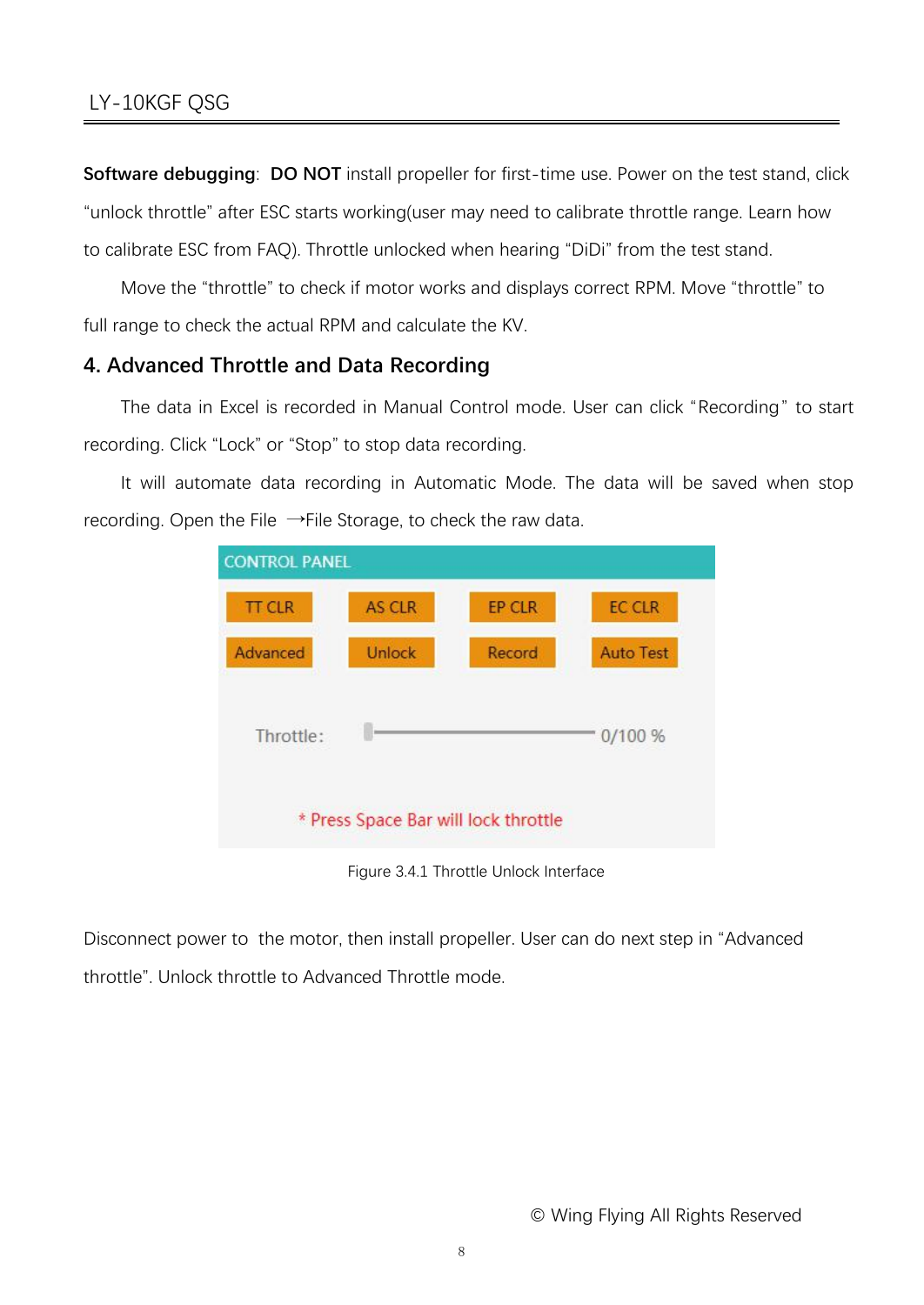### LY-10KGF QSG

| <b>ADVANCED</b>       |               |                       |                   |
|-----------------------|---------------|-----------------------|-------------------|
| Throttle(%):          |               |                       | 100               |
| Increment iV(%):      | 10            | Throttle +            | Throttle -        |
| $PWM(ns)$ :           | 1100          | <b>Current Value:</b> | $(1100 -$<br>1100 |
| <b>PWM</b> increment: | 100           | $PWM +$               | PWM-              |
|                       | <b>Unlock</b> | Record                | Exit              |

Figure 3.4.2 Advanced Throttle

# **IV. Regular Checklist**

| Item                                  | Each test | Each<br>detachment | 30 times<br>test/month | 100 times<br>test/3 months | Remarks                                                                                                                                                                                       |
|---------------------------------------|-----------|--------------------|------------------------|----------------------------|-----------------------------------------------------------------------------------------------------------------------------------------------------------------------------------------------|
| Screws on holding<br>Structure        | X         | $\times$           | X                      |                            | This data is obtained<br>from JXF-22 inch<br>propeller with 2000-<br>5000RPM. Please<br>make proper<br>adjustment if the<br>vibration of your<br>motor and propeller<br>is far different from |
| Screws on Motor mount                 | √         |                    | ٦                      |                            |                                                                                                                                                                                               |
| Screws to fix Temperature<br>probe    |           | √                  |                        |                            |                                                                                                                                                                                               |
| Linear bearing lubrication            | X         | X                  |                        |                            |                                                                                                                                                                                               |
| Screws on thrust/torque<br>sensor     | X         | $\times$           |                        |                            |                                                                                                                                                                                               |
| Airspeed components                   | X         | X                  |                        |                            |                                                                                                                                                                                               |
| Screws on Control Module              | X         |                    |                        |                            |                                                                                                                                                                                               |
| Thrust/Torque sensor                  | X         | X                  | X                      |                            |                                                                                                                                                                                               |
| Voltage/current sensor<br>calibration | X         | X                  | X                      |                            |                                                                                                                                                                                               |

(1) Check the screws: Use an Allen key to tighten screws and apply some glue when necessary. (2) Linear bearing lubrication: Spray the low viscosity lubricant (WD-40 high performance white lithium grease is recommended) into the oil inlet (**DO NOT** use mechanical lubricating oil with high viscosity).

(3)Thrust/torque sensor inspection: use a tension meter on the end plate. Compare the data with the test bench. It's qualified if the error is less than 500g ( Thrust<10KGF). Generally, the sensor will not be damaged or flailed to work as long as the data are almost the same.

(4) Calibrate voltage/current sensor: Compare with a high-precision multi meter to check if it